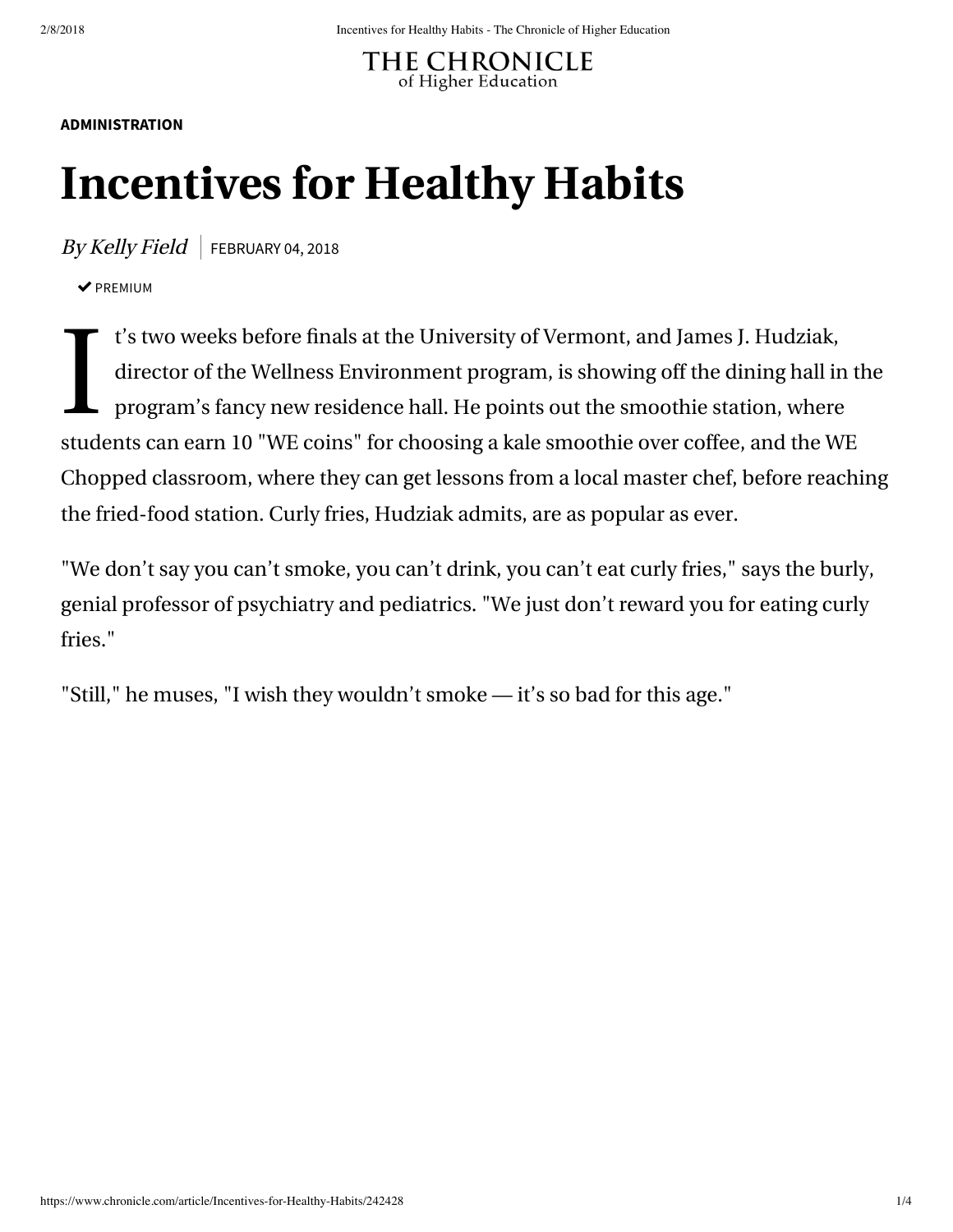## **[Can a Wellness Program Curb](https://www.chronicle.com/specialreport/Can-a-Wellness-Program-Curb/183?cid=RCPACKAGE) Risky Behavior?**

The Wellness Environment at the University of Vermont marries cognitive science to holistic self-care. The program is popular, growing, and shows preliminary signs of success. But some students resent it and find it divisive.

- [Curbing Risky Behavior](https://www.chronicle.com/article/Curbing-Risky-Behavior/242430?cid=RCPACKAGE) **PREMIUM**
- [Add Skeptical Inquiry to Clean](https://www.chronicle.com/article/Add-Skeptical-Inquiry-to/242429?cid=RCPACKAGE) Living



Hudziak, who also leads the Vermont Center for Children, Youth and Families at UVM, ought to know. For 25 years, he's studied the developing brain as a pediatric neuropsychiatrist and researcher. He's published 180 papers and helps run a longitudinal study in the Netherlands that has tracked 10,000 children since birth. He's also the father of four children, two of whom attend Vermont this year.

Hudziak got the idea for Wellness Education when the older of the girls enrolled in college. She isn't a teetotaler, he says, but she was looking for an environment that "wasn't drug- and alcohol-riddled," and the only option was the small Sobriety House, as it was known.

"I thought there was so much more we could do," he says. "Universities have an obligation to invest in the critical development of the human brain."

At Vermont's youth center, doctors treat children and their families through a combination of therapy, medication, and less-traditional measures like music lessons, yoga, exercise, and meditation. Hudziak thought that same approach — minus the parents and pharmaceuticals — might work with college students.

He took his idea for a "neuroscience-inspired, incentive-based behavioral-change program" to campus administrators three years ago, and they agreed to try it. The program proved so popular that they asked Hudziak if he wanted to expand it from 118 to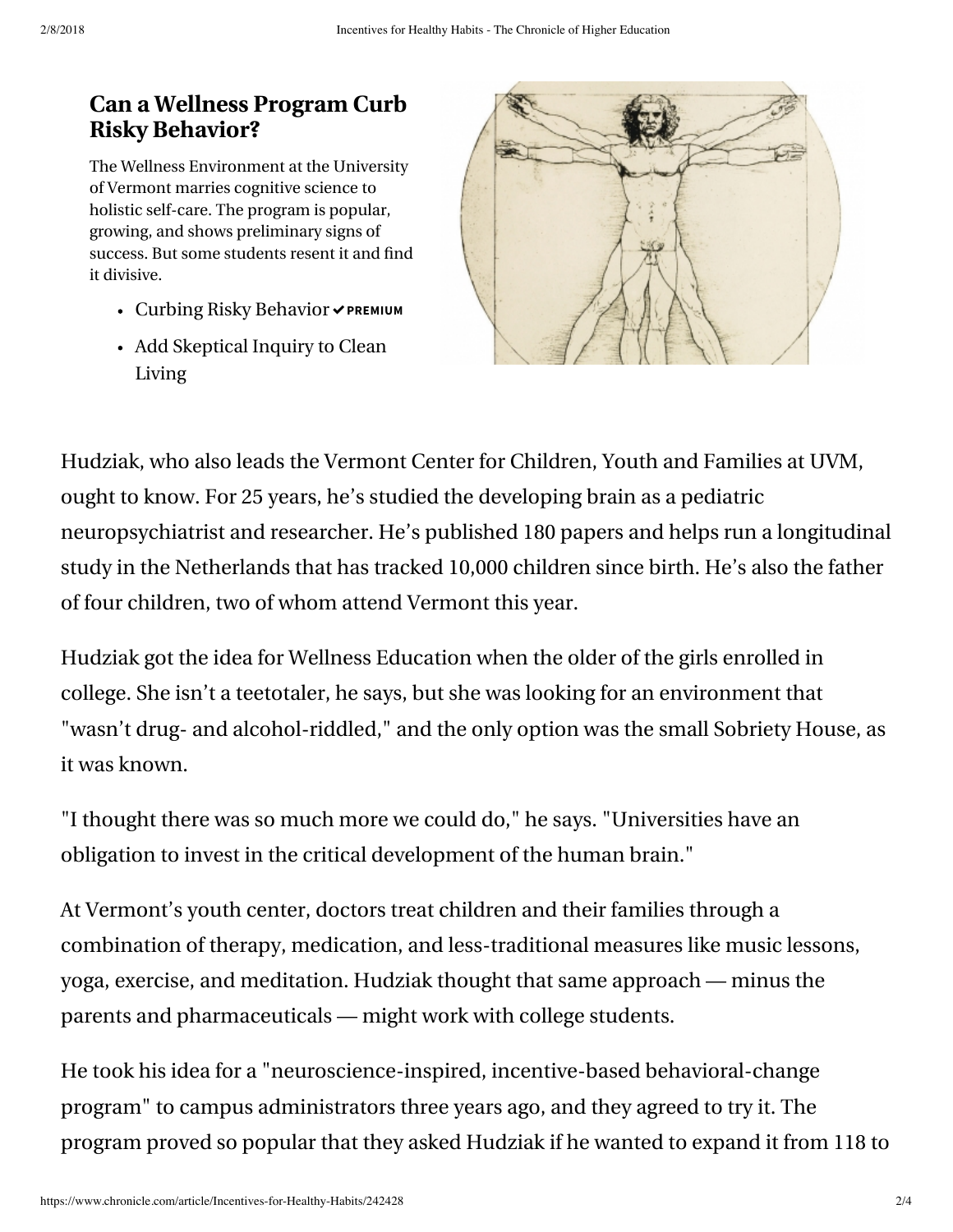almost 500 students the second year. Ever the researcher, he asked if he could house the new students in McAuley Hall, an older, remote dorm and the one with the worst drugand alcohol-incident statistics on campus.

"I wanted to test if the model could work in a location that was not desirable," he says.

It did. One hundred and sixty students signed on to live in McAuley, and the rate of incidents there fell sharply.

The success of the wellness program has been gratifying, but Hudziak, 60, says it's taken something of a toll on his own health. A varsity tennis player in college, he's put on weight and is seeing a trainer who is trying to whip him into shape. "He's not kind to me," says Hudziak, over a small bowl of eggs and ham. "It's hard when you're not living one of the pillars of wellness."

The program has [four pillars:](https://www.uvm.edu/we/pillars_wellness) fitness, nutrition, mindfulness, and relate, which has to do with relationships and mentoring. Students are encouraged to participate in all four and get WE coins for doing so, but they aren't required to take part in any.

"There's a misperception that you have to exercise or sleep a certain way," Hudziak says. "This is purely voluntary participation. You can smoke weed every day" (though he really hopes you won't, for brain-health reasons; besides, it's prohibited on campus).

Over the past two years, an anonymous donor has given thousands of Apple watches to the Wellness Environment program. Hudziak developed an [app that students can use](https://www.uvm.edu/we/we-app) to collect WE coins and to track their own behaviors — healthy and risky — for a study he's conducting on the role of incentives in promoting healthy behaviors. Each night, students (WE and non-WE) in the study fill out a survey asking how much sleep they got, whether they exercised, how much they drank or smoked, and how they felt overall. If they complete 70 percent of the surveys, they get to keep the watch.

The surveys also provide students with a snapshot of what they did on days they felt happy and days they felt sad. "That's personalized medicine," Hudziak says.